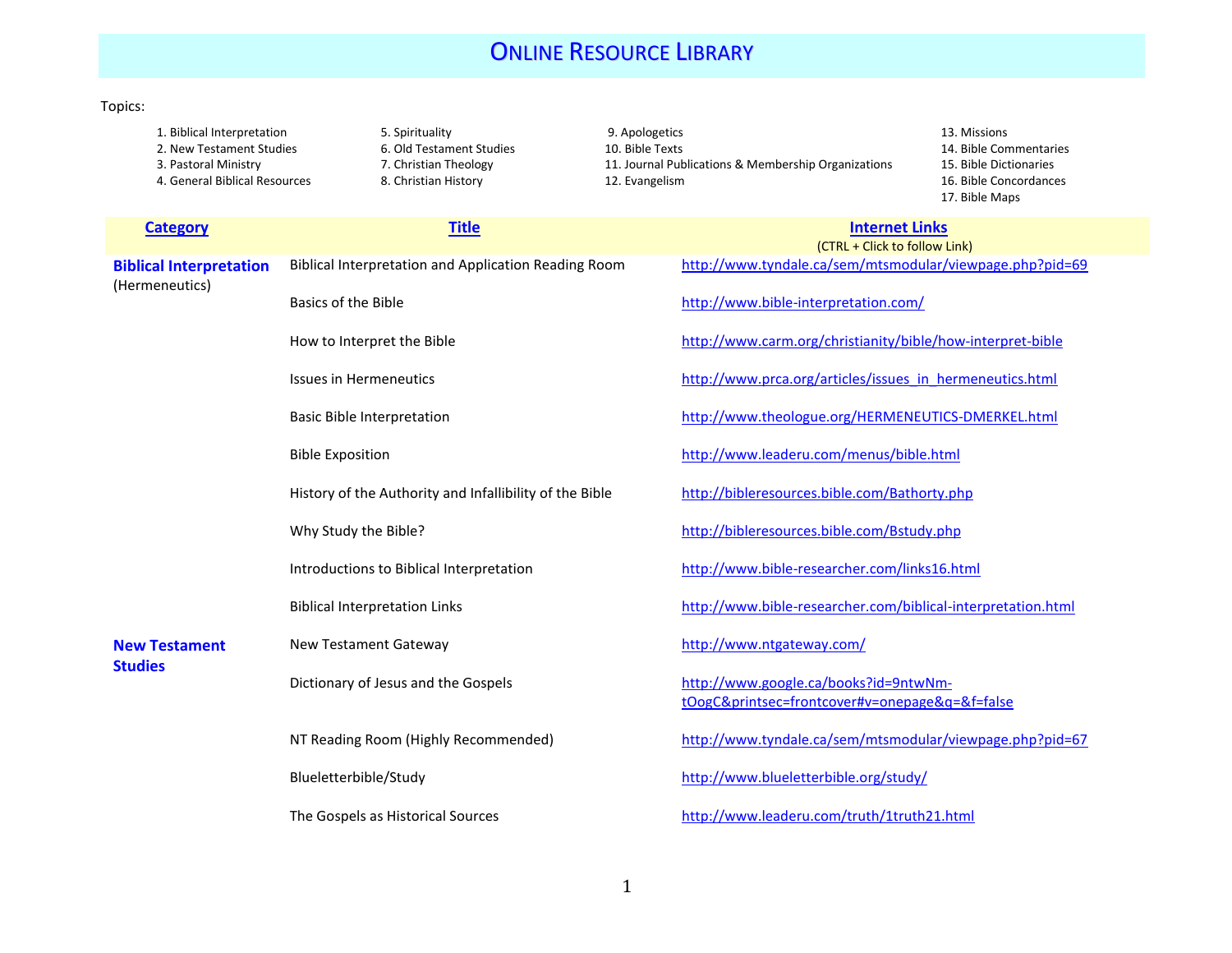|                          | The Historical Christ<br>English Bible History      | http://www.leaderu.com/orgs/probe/docs/histchri.html<br>http://www.greatsite.com/timeline-english-bible-history/index.html |
|--------------------------|-----------------------------------------------------|----------------------------------------------------------------------------------------------------------------------------|
|                          | Bible.org                                           | http://bible.org/                                                                                                          |
|                          | Books of the NT                                     | http://bible.org/passage                                                                                                   |
|                          | The IVP Bible Background Commentary - New Testament | http://books.google.ca/books?id=cnAAOuN2_JIC&printsec=frontcover#<br>v=onepage&q=&f=false                                  |
|                          | <b>New Testament Commentaries</b>                   | http://www.biblegateway.com/resources/commentaries/                                                                        |
|                          | Life Application New Testament Commentary           | http://books.google.ca/books?id=sMxBttwNnEMC&printsec=copyright#<br>v=onepage&q=&f=false                                   |
|                          | <b>Biblical Greek</b>                               | http://www.biblicalgreek.org/grammar/#gateways                                                                             |
|                          | Teknia (NT Greek)                                   | http://www.teknia.com/index.php?page=home                                                                                  |
|                          | <b>New Testament Studies</b>                        | http://www.abu.nb.ca/courses/NTIntro/indexNTIntr.htm                                                                       |
|                          | The New Testament Canon                             | http://www.bible-researcher.com/canon.html                                                                                 |
| <b>Pastoral Ministry</b> | <b>Church Administration Articles and Links</b>     | http://www.ag.org/top/Church Administration/Articles and Links/inde<br>x.cfm                                               |
|                          | Church Law Today                                    | http://www.churchlawtoday.com/                                                                                             |
|                          | <b>Church Financial Matters</b>                     | http://ag.org/top/Church Financial Matters/index.cfm                                                                       |
|                          | <b>Building Church Leaders</b>                      | http://www.buildingchurchleaders.com/downloads/churchadministrati<br>on/                                                   |
|                          | Sermon Central                                      | http://www.sermoncentral.com/                                                                                              |
|                          | Preaching Today                                     | http://www.preachingtoday.com/sermons/sermonnotes.html,                                                                    |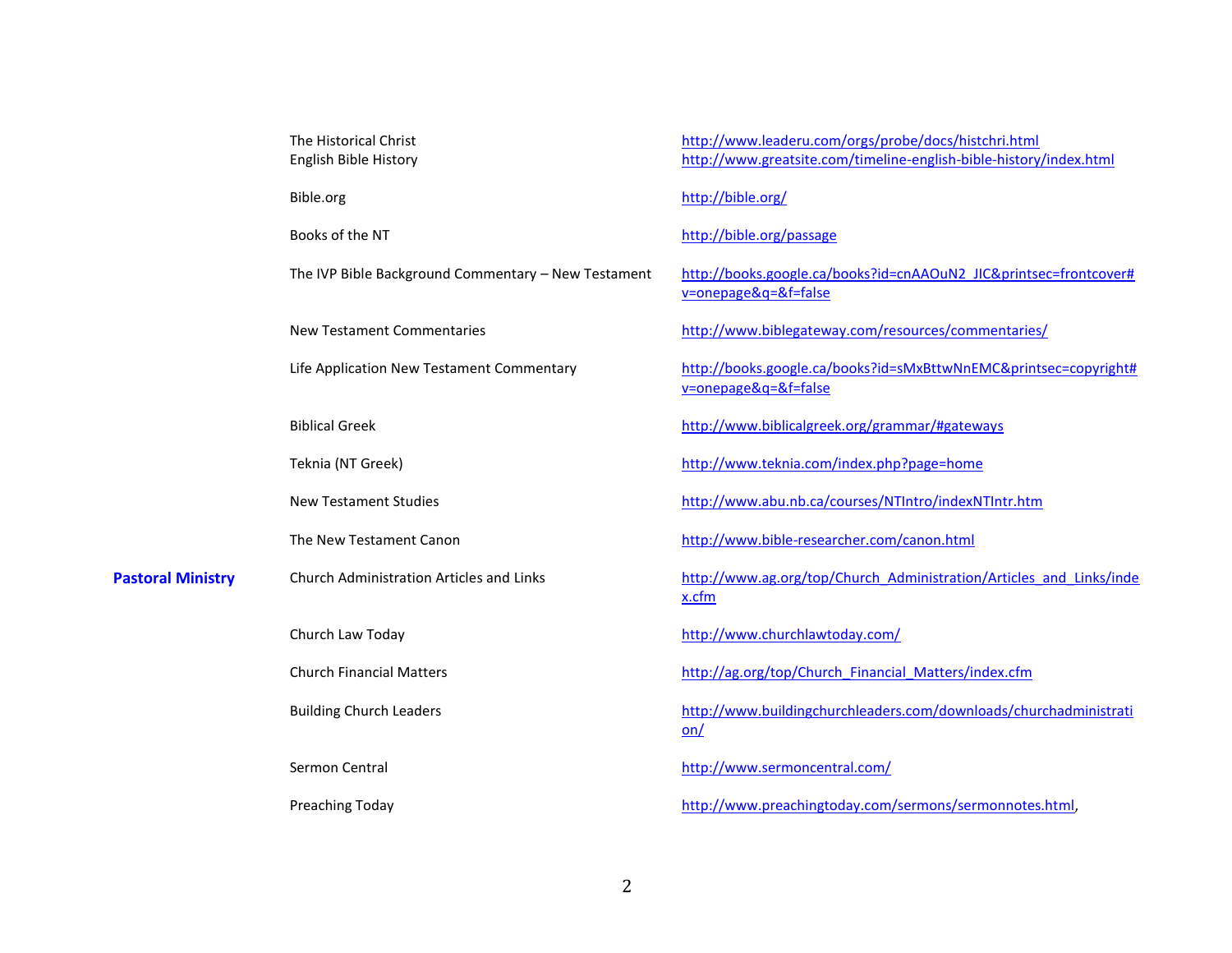|                         | Charts for Sermons                                                  | http://home.comcast.net/~davidriggs01/charts.htm                               |
|-------------------------|---------------------------------------------------------------------|--------------------------------------------------------------------------------|
|                         | Sermon Illustrator                                                  | http://www.sermonillustrator.org/                                              |
|                         | <b>Sermon Illustrations</b>                                         | http://elbourne.org/sermons/index.mv?index+a                                   |
|                         | <b>Church Smart</b>                                                 | http://www.churchsmart.com/store/dynamicIndex.asp                              |
|                         | Leadership Journal                                                  | http://www.christianitytoday.com/le/                                           |
|                         | The Parsonage                                                       | http://www.parsonage.org/                                                      |
|                         | Pastoral Leadership                                                 | http://www.pastors.com/Default.aspx                                            |
|                         | Qualification and Responsibilities of Deacons and Trustees<br>(A/G) | http://ag.org/top/Beliefs/Position Papers/pp downloads/pp 4171 dea<br>cons.pdf |
|                         | <b>Pastoral Selection</b>                                           | http://ag.org/top/Legal Matters/index.cfm#PastoralSelection                    |
|                         | A/G Constitution and By Laws                                        | http://ag.org/top/About/constitution_bylaws.cfm                                |
|                         | Recommended By Laws for Local A/G Assemblies                        | http://ag.org/top/about/recommended ch bylaws.pdf                              |
| <b>General Biblical</b> | Blueletterbible                                                     | http://blueletterbible.org                                                     |
| <b>Resources</b>        | <b>Biblical Topics</b>                                              | http://bible.org/topics                                                        |
|                         | <b>Bible Study Tools</b>                                            | http://www.biblestudytools.net/                                                |
|                         | Tyndale Seminary's Virtual Biblical and Theological<br>Resources    | http://www.tyndale.ca/sem/mtsmodular/viewpage.php?pid=64                       |
|                         | Wabash Center (Online Religious Research)                           | http://www.wabashcenter.wabash.edu/resources/guide headings.aspx               |
|                         | <b>Biblical Study Resources</b>                                     | http://torreys.org/bible/                                                      |
|                         | Over 6,000 Resources                                                | http://www.religion-online.org/                                                |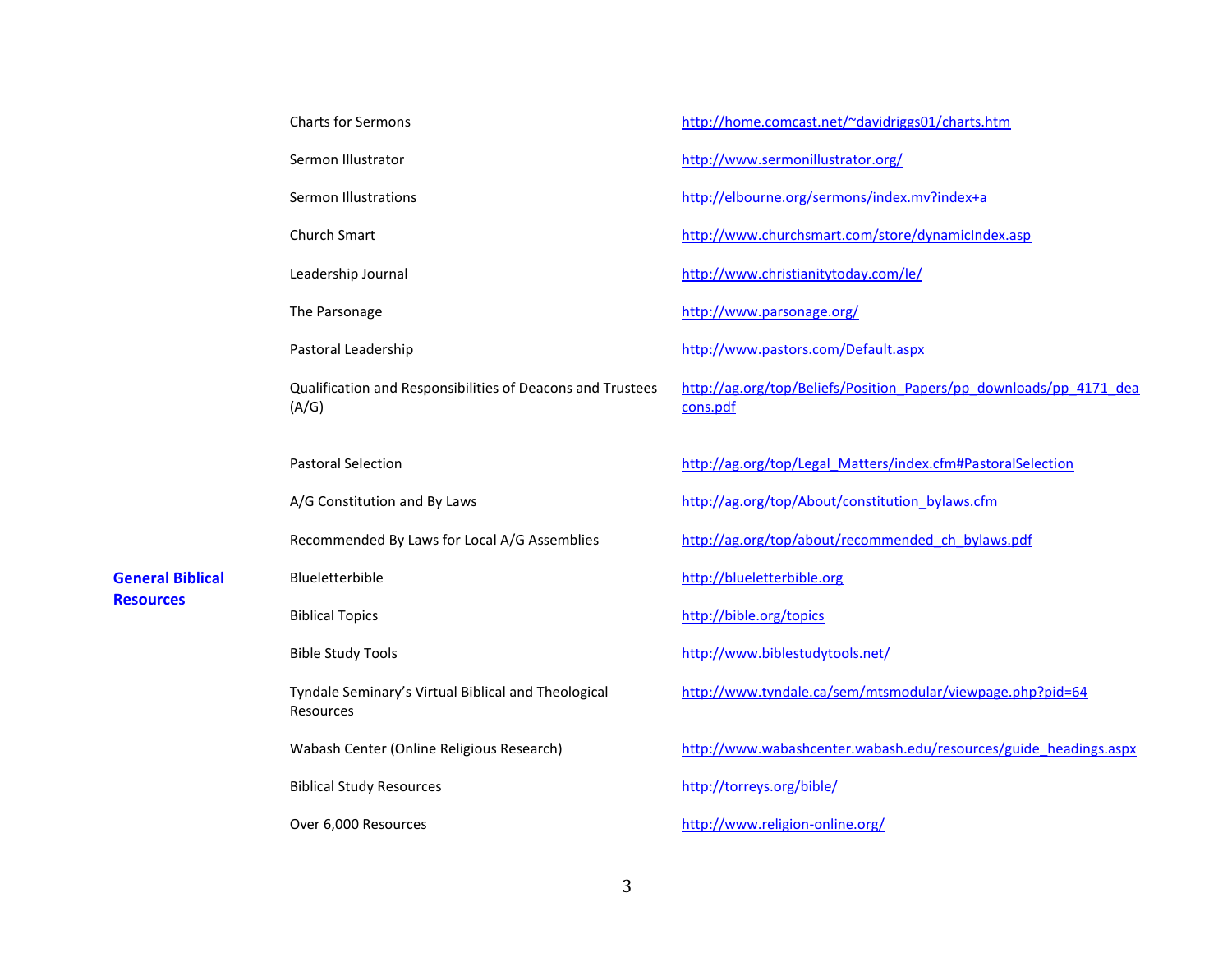|                     | Religious Studies Guide                         | http://www.acs.ucalgary.ca/~lipton/                                                |
|---------------------|-------------------------------------------------|------------------------------------------------------------------------------------|
|                     | World Wide Study Bible                          | http://www.ccel.org/wwsb/                                                          |
|                     | <b>Biblical Research</b>                        | http://www.bible-researcher.com/index.html                                         |
|                     | Web Directory of Biblical Studies               | http://www.bible-researcher.com/links.html                                         |
|                     | Biblical Articles, Essays, Book Reviews         | http://www.itanakh.org/methods/index.htm                                           |
|                     | Other Christian Resources on the Internet       | http://bible.org/article/other-christian-resources-internet                        |
|                     | Abbreviations in Theology and Biblical Studies  | http://www.ecumenism.net/docu/abbrev.htm                                           |
|                     | Introductions to the Books of the Bible (OT/NT) | http://www.blueletterbible.org/study/intros/esv intros.cfm                         |
| <b>Spirituality</b> | Spiritual Formation                             | http://www.tyndale.ca/sem/mtsmodular/viewpage.php?pid=38                           |
|                     | Awake to God Global Prayer Network              | http://www.watchword.org/                                                          |
|                     | All About Prayer                                | http://www.allaboutprayer.org/                                                     |
|                     | Prayer                                          | http://www.christian-faith.com/forjesus/prayer-intimacy-with-God                   |
|                     | Prayer/Intercession                             | http://www.cbn.com/spirituallife/prayerandcounseling/intercession/                 |
|                     | Discipleship                                    | http://www.cbn.com/spirituallife/BibleStudyAndTheology/Discipleship/I<br>ndex.aspx |
|                     | Discipleship Journal                            | http://www.navpress.com/dj/                                                        |
|                     | Discipleship Resource Center                    | http://www.discipleshipresourcecenter.com/weblinks/Discipleship/                   |
|                     | Discipleship Links                              | http://www.intothyword.org/apps/LinkDirectory/default.asp?categoryi<br>$d = 10478$ |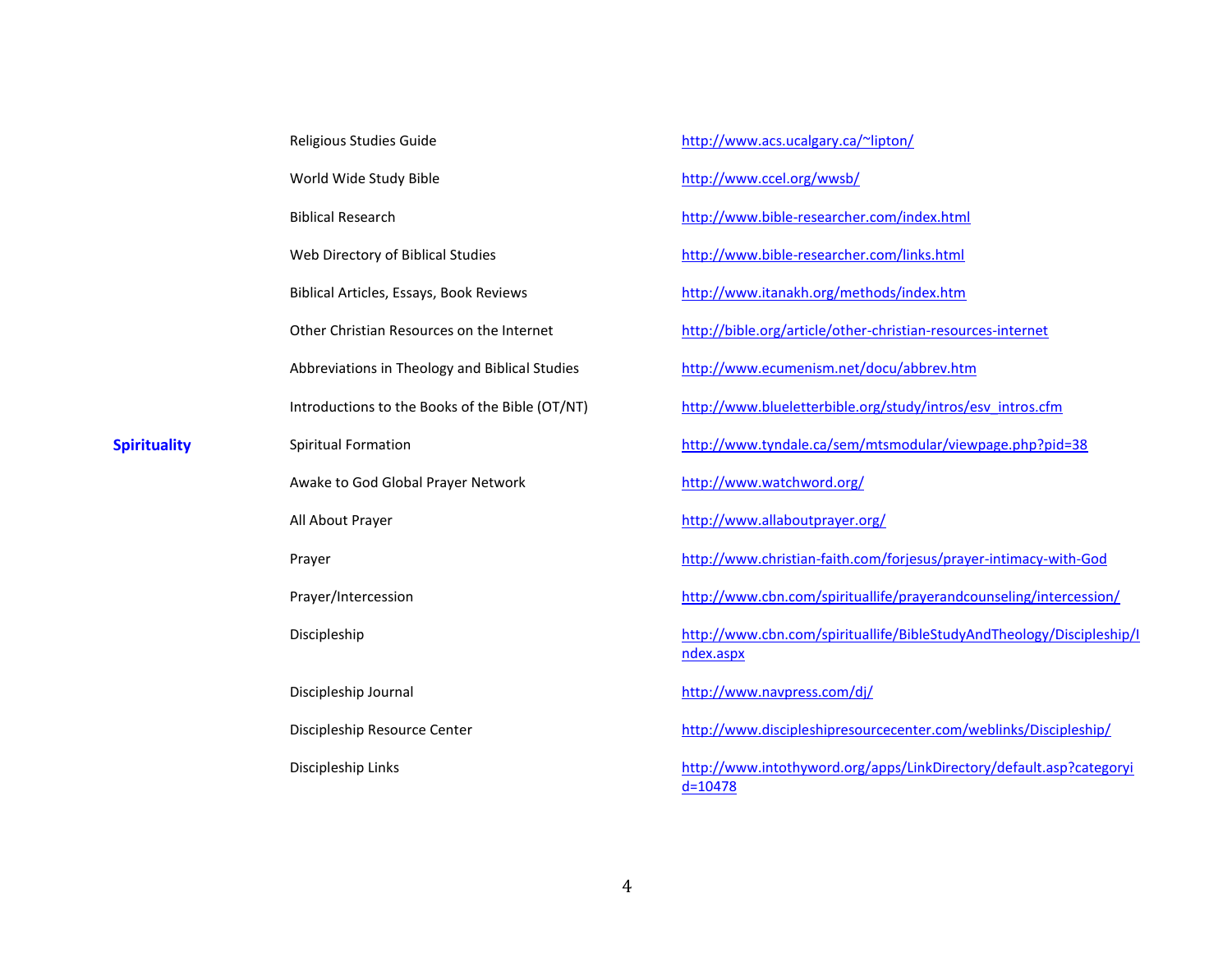| <b>Old Testament</b><br><b>Studies</b> | Old Testament Gateway                                                                 | http://www.otgateway.com/                                                                                            |
|----------------------------------------|---------------------------------------------------------------------------------------|----------------------------------------------------------------------------------------------------------------------|
|                                        | <b>Tyndale Reading Room</b><br><b>Genesis Reading Room</b>                            | http://www.tyndale.ca/sem/mtsmodular/viewpage.php?pid=65<br>http://www.tyndale.ca/sem/mtsmodular/viewpage.php?pid=71 |
|                                        | Old Testament Helpful Links                                                           | http://www.inthebeginning.org/oldtestament/otlinks.htm                                                               |
|                                        | Old Testament Pseudepigrapha Links                                                    | http://www.st-andrews.ac.uk/divinity/rt/otp/relatedsites/                                                            |
|                                        | Introduction to Old Testament Pseudepigraha                                           | http://www.st-andrews.ac.uk/divinity/rt/otp/abstracts/intro methods/                                                 |
|                                        | <b>Online Old Testament Textbook</b>                                                  | http://www.ministryserver.com/dsmtext/ottext00.htm#Old Testament<br><b>INDEX TABLE</b>                               |
|                                        | Old Testament History                                                                 | http://www.cresourcei.org/othistory.html#Babylonian%20Control                                                        |
|                                        | Dead Sea Scrolls                                                                      | http://www.otgateway.com/deadseascrolls.htm                                                                          |
|                                        | Old Testament Background                                                              | http://www.deeperstudy.org/link/studylinks4.html                                                                     |
|                                        | ChristianAnswers.net Archaeology                                                      | http://www.christiananswers.net/archaeology/                                                                         |
|                                        | Archaeology and the Old Testament                                                     | http://www.leaderu.com/orgs/probe/docs/arch-ot.html                                                                  |
|                                        | Variety of Old Testament Links                                                        | http://www.bible-researcher.com/links08.html                                                                         |
|                                        | OT Prophecies Jesus fulfilled                                                         | http://www.jesus-is-lord.com/messiah.htm                                                                             |
|                                        | Open Yale Course - Intro to Old Testament (Free)                                      | http://oyc.yale.edu/religious-studies/introduction-to-the-old-<br>testament-hebrew-bible                             |
| <b>Christian Theology</b>              | Christian Theology: (Theological Dictionaries,<br>Encyclopedias, Systematic Theology) | http://www.tyndale.ca/sem/mtsmodular/viewpage.php?pid=51                                                             |
|                                        | Assemblies of God 16 Fundamental Truths                                               | http://ag.org/top/Beliefs/Statement of Fundamental Truths/sft short.<br>cfm                                          |
|                                        | Assemblies of God Position Papers                                                     | http://ag.org/top/Beliefs/Position Papers/index.cfm                                                                  |
|                                        |                                                                                       |                                                                                                                      |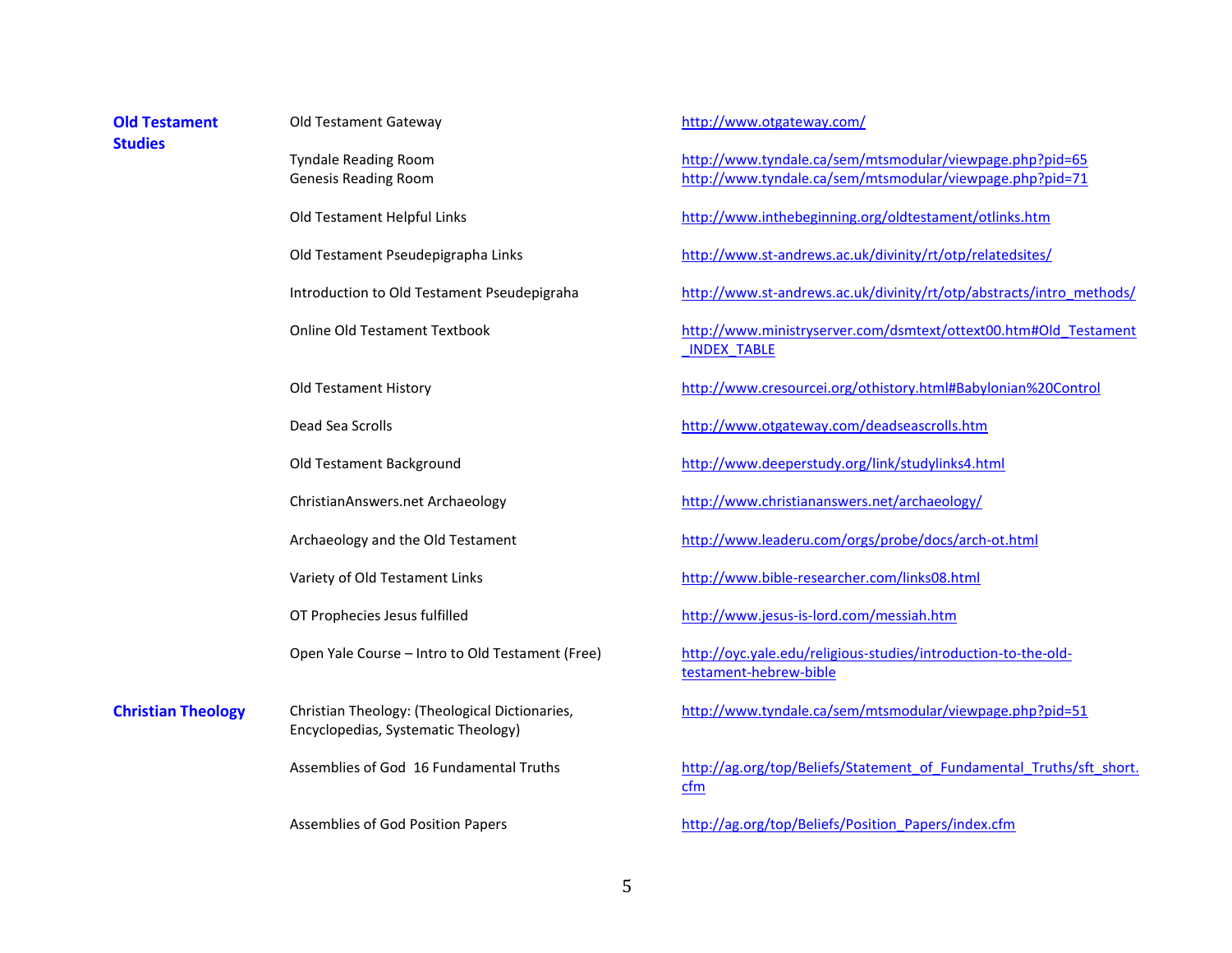Assemblies of God Topics

Theological Resources Systematic Theology (1)

Systematic Theology (2)

Biblical Theology

Directory of Theology from a Reformed Perspective

Bakers Evangelical Dictionary of Biblical Theology

Theology Dictionary

Charismatic Pentecostal Theology

**Christian History** Revival Library

Church History

Brief History of the Assemblies of God

The Hall of Church History

Church History Study Helps

Christian History

Church History Resources

Church History Timeline

Yale – History of Christianity Research sites

[http://ag.org/top/Beliefs/topic\\_index.cfm](http://ag.org/top/Beliefs/topic_index.cfm) <http://www.users.csbsju.edu/~eknuth/itr/syst/index.html> [http://www.solagratia.org/categories/view/Systematic\\_Theology1](http://www.solagratia.org/categories/view/Systematic_Theology1) [http://www.monergism.com/directory/link\\_category/Systematic-](http://www.monergism.com/directory/link_category/Systematic-Theology/)[Theology/](http://www.monergism.com/directory/link_category/Systematic-Theology/) [http://www.monergism.com/directory/link\\_category/Biblical-Theology/](http://www.monergism.com/directory/link_category/Biblical-Theology/) <http://www.monergism.com/> [http://www.biblestudytools.com/Dictionaries/BakersEvangelicalDiction](http://www.biblestudytools.com/Dictionaries/BakersEvangelicalDictionary/) [ary/](http://www.biblestudytools.com/Dictionaries/BakersEvangelicalDictionary/) <http://www.carm.org/christianity/dictionary-theology> <http://www.jrodmanwilliams.net/> <http://www.revival-library.org/> <http://www.bible-researcher.com/links07.html> <http://ag.org/top/About/history.cfm> <http://www.spurgeon.org/~phil/hall.htm> <http://www.theologywebsite.com/history/> <http://www.christianitytoday.com/ch/> <http://www.nobts.edu/Library/EResources/History.html> <http://www.churchtimeline.com/>

[http://www.yale.edu/adhoc/research\\_resources/links.htm](http://www.yale.edu/adhoc/research_resources/links.htm)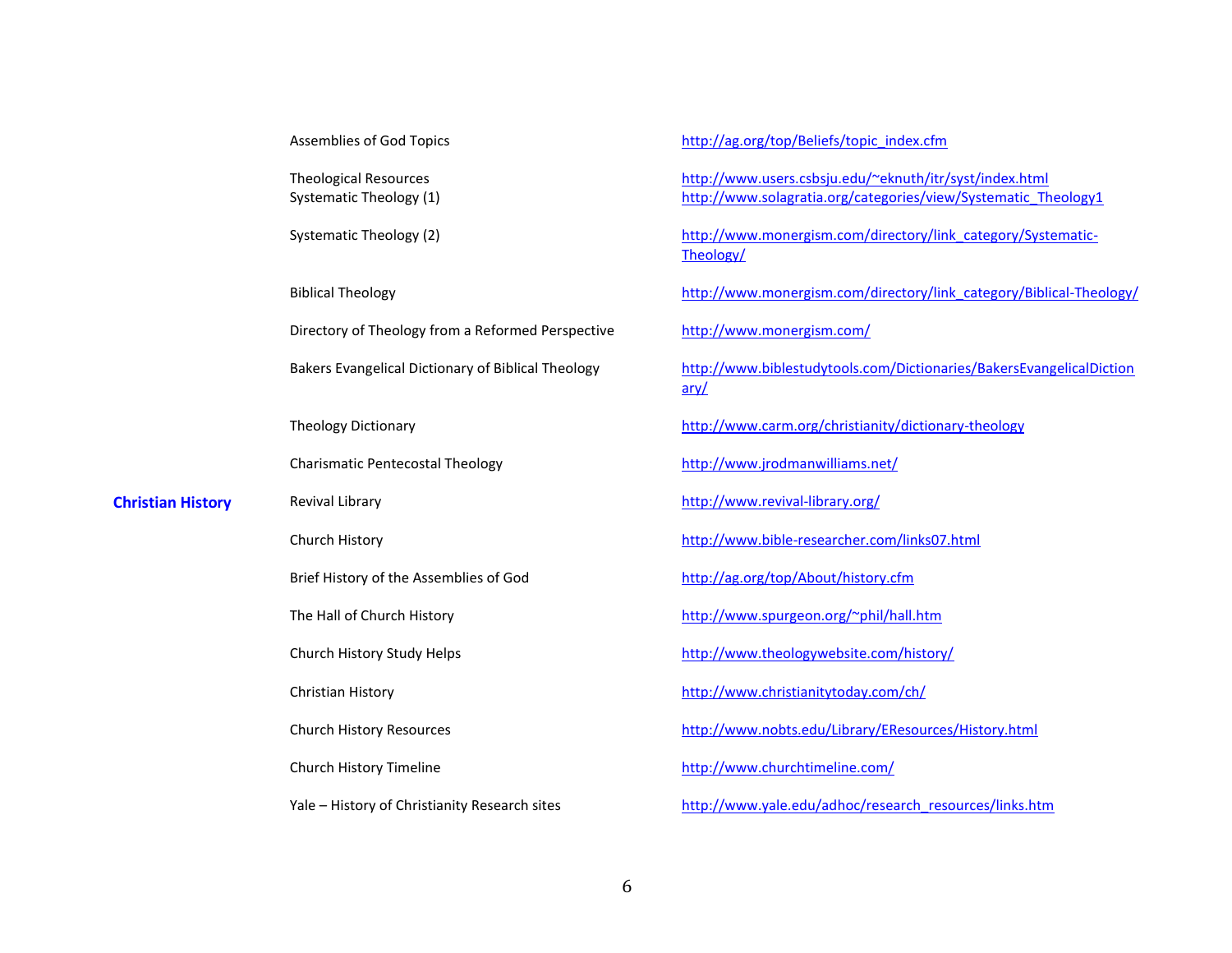|                    | Trinity College - Church History                                       | http://www.trinity.utoronto.ca/Library Archives/Theological Resources<br>/Link/epastors/church-history.htm |
|--------------------|------------------------------------------------------------------------|------------------------------------------------------------------------------------------------------------|
|                    | The Assemblies of God - Our Heritage in Perspective                    | http://ifphc.org/index.cfm?fuseaction=history.main                                                         |
| <b>Apologetics</b> | History of Christianity<br>Christian Apologetics and Research Ministry | http://www.bible.ca/history/<br>http://www.carm.org/                                                       |
|                    | Links to Apologetics Sites                                             | http://www.rationalchristianity.net/apolinks.html                                                          |
|                    | Reasonable Faith with William Land Craig                               | http://www.reasonablefaith.org/site/PageServer                                                             |
|                    | <b>Reasons to Believe</b>                                              | http://www.godandscience.org/apologetics/links.html#kWE7Jbi2gTVH                                           |
|                    | <b>Christianity Today Apologetics</b>                                  | http://www.christianitytoday.com/bible/features/apologetics.html                                           |
|                    | <b>Christian CADRE</b>                                                 | http://www.christiancadre.org/Audio.html                                                                   |
|                    | Ravi Zacharias Apologetics                                             | http://www.rzim.org/USA/Resources/Links.aspx                                                               |
|                    | Leadership University Apologetics                                      | http://www.leaderu.com/menus/apologetics.html                                                              |
| <b>Bible Texts</b> | <b>English Bible Versions</b>                                          | http://www.bible-researcher.com/links02.html                                                               |
|                    | World Wide Study Bible                                                 | http://www.ccel.org/wwsb/                                                                                  |
|                    | Bible.com                                                              | http://www.bible.com/                                                                                      |
|                    | <b>BibleGateway (Multiple Translations)</b>                            | http://www.biblegateway.com/                                                                               |
|                    | <b>Bible Version Links (Various Resources)</b>                         | http://www.internetdynamics.com/pub/vc/bibles.html                                                         |
|                    | <b>Parallel Translations</b>                                           | http://gospelhall.org/bible/                                                                               |
|                    | Parallel Translation (Multiple)                                        | http://bible.cc/                                                                                           |
|                    | The Net Bible                                                          | http://bible.org/netbible/index.htm                                                                        |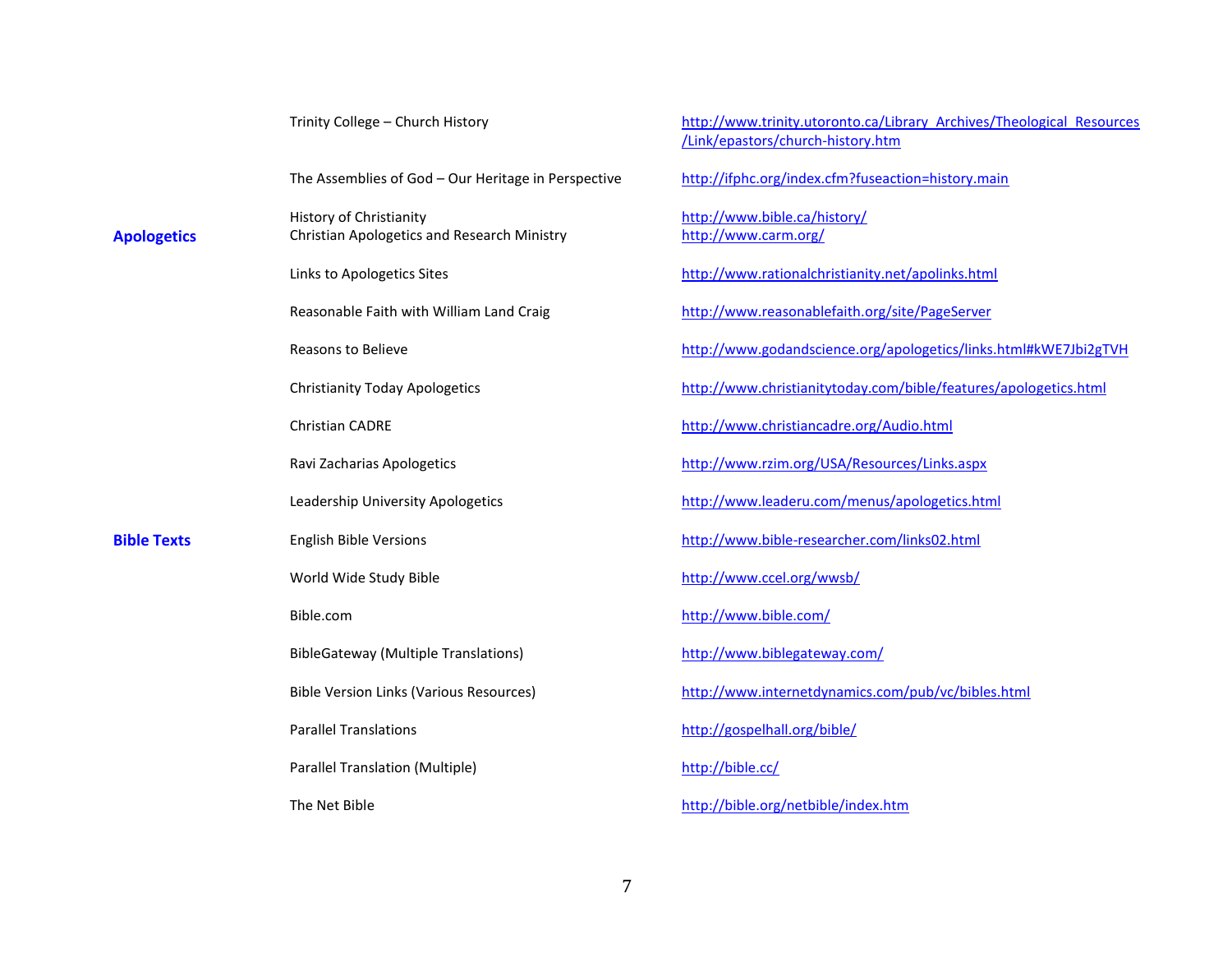|                                               | <b>Revised Standard Version</b>                           | http://quod.lib.umich.edu/r/rsv/                            |
|-----------------------------------------------|-----------------------------------------------------------|-------------------------------------------------------------|
|                                               | Search God's Word                                         | http://www.searchgodsword.org/                              |
| <b>Journal Publications</b><br>and Membership | Academic Journals                                         | http://www.agts.edu/resources/journals.html                 |
| <b>Organizations</b>                          | Society for Pentecostal Studies                           | http://www.sps-usa.org/pneuma/home.htm                      |
|                                               | Society of Biblical Literature                            | http://www.sbl-site.org/                                    |
|                                               | The Pneuma Foundation                                     | http://www.pneumafoundation.org/                            |
|                                               | Enrichment Journal                                        | http://enrichmentjournal.ag.org/                            |
|                                               | Flower Pentecostal Heritage Center                        | http://ifphc.org/                                           |
|                                               | <b>Evangelical Theological Society</b>                    | http://www.etsjets.org/                                     |
|                                               | Articles - Journal of the Evangelical Theological Society | http://findarticles.com/p/articles/mi_qa3817/               |
|                                               | American Academy of Religion                              | http://www.aarweb.org/                                      |
|                                               | The Journal for Biblical Manhood & Womanhood              | http://www.cbmw.org/journal/                                |
|                                               | Institute for Biblical Research                           | http://www.ibr-bbr.org/                                     |
|                                               | American Journal of Biblical Theology                     | http://www.biblicaltheology.com/                            |
|                                               | Journal of Biblical Studies                               | http://www.journalofbiblicalstudies.org/                    |
| <b>Evangelism</b>                             | Christian Research and Evangelism                         | http://www.jude3.net/                                       |
|                                               | <b>Evangelism Explosion</b>                               | http://www.eeinternational.org/pages/page.asp?page_id=23717 |
|                                               | Child Evangelism Fellowship                               | http://www.cefonline.com/                                   |
|                                               | <b>Christian Videos for Prisons</b>                       | http://christiananswers.net/prisons/                        |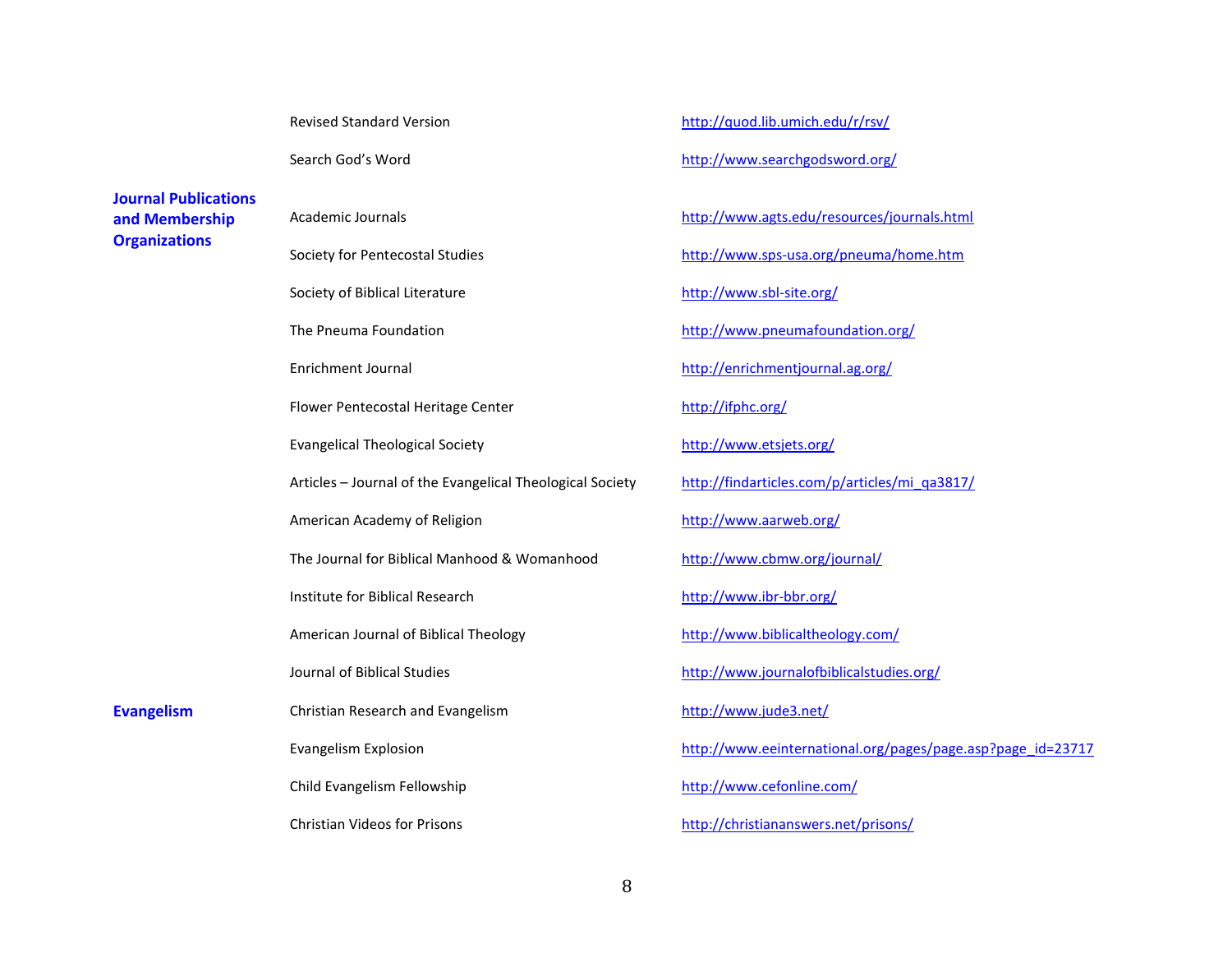| <b>Medical Evangelism</b>                                  |  |
|------------------------------------------------------------|--|
| Ministry for the Deaf                                      |  |
| Web Evangelism                                             |  |
| Harvest Evangelism                                         |  |
| Institute of Strategic Evangelism                          |  |
| Mapping Center for Evangelism                              |  |
| <b>Evangelism Resources</b>                                |  |
| A/G US & World Missions                                    |  |
|                                                            |  |
| Jesus Film Project                                         |  |
| World Missionary Evangelism                                |  |
| <b>Global Missiology</b><br>American Society of Missiology |  |
| <b>Missions Network News</b>                               |  |
| <b>Missions Resource Network</b>                           |  |
| <b>Mission Frontiers</b>                                   |  |
| Missions to the Unreached Peoples                          |  |

**Missions** 

<http://www.fameworld.org/>

<http://www.deafsouls.org/> <http://www.brightok.net/~dmw/>

<http://www.web-evangelism.com/> <http://internetevangelism.net/>

<http://www.harvestevan.org/>

<http://www.billygrahamcenter.com/ise/>

<http://www.mappingcenter.org/>

<http://www.missionresources.com/evangelism.html>

<http://usmissions.ag.org/> <http://worldmissions.ag.org/>

<http://www.jesusfilm.org/>

<http://www.wme.org/site/PageServer>

<http://www.globalmissiology.org/> <http://www.asmweb.org/>

<http://mnnonline.org/>

<http://www.mrnet.org/default/default.asp>

<http://www.missionfrontiers.org/>

<http://www.mup.org/>

[http://www.agts.edu/resources/subject\\_index/missions\\_history.html](http://www.agts.edu/resources/subject_index/missions_history.html)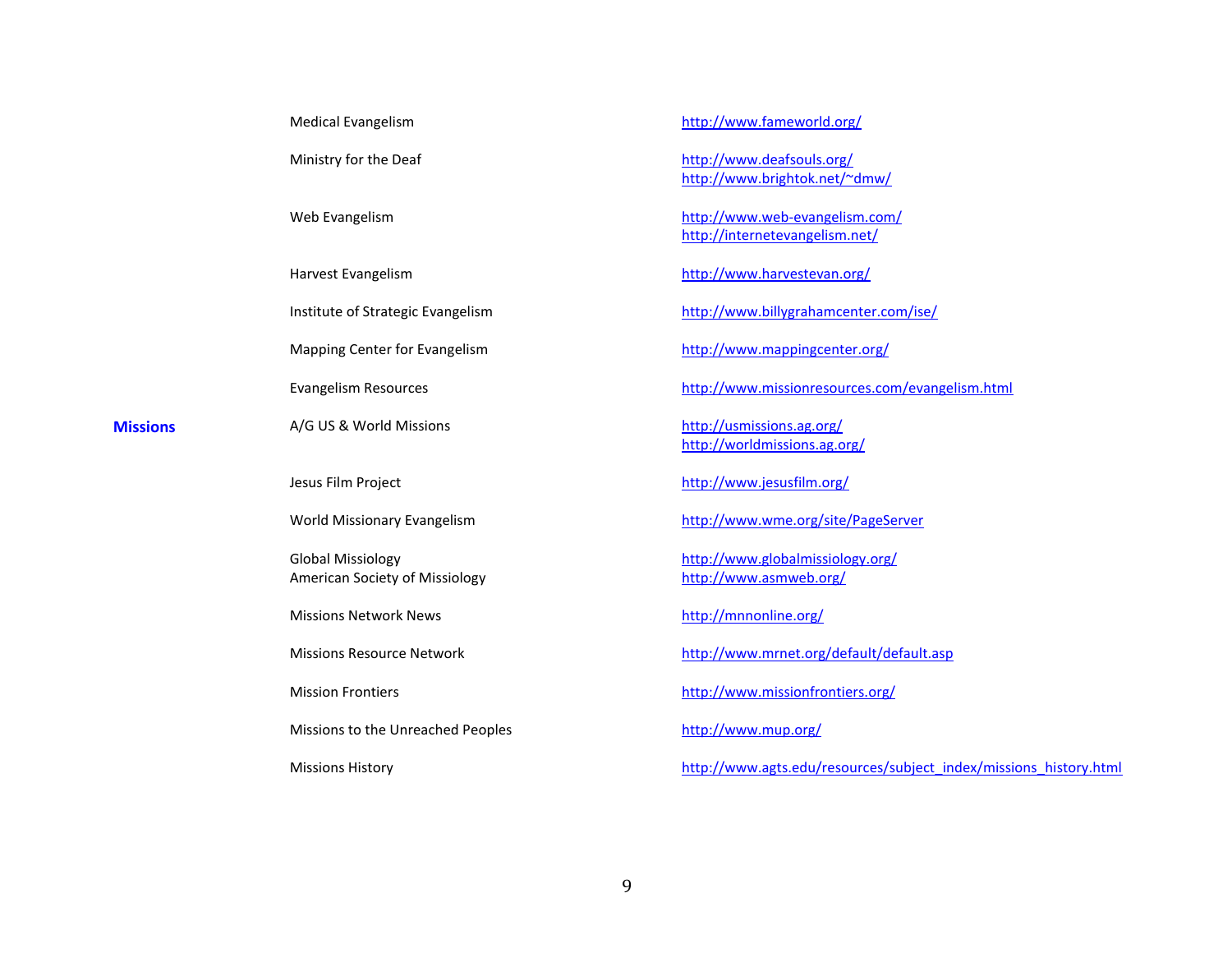| <b>Bible Commentaries</b> | Bible Commentary verse by verse |
|---------------------------|---------------------------------|
|---------------------------|---------------------------------|

Bible Commentaries

Multiple Bible Commentaries

Text Commentaries

IVP Bible Background Commentary New Testament

IVP New Testament Commentary

The Life and Works of Henry Barclay

**Bible Dictionaries** Various Sources

Bible Dictionaries (Multiple)

Theology Dictionary

Bakers Evangelical Dictionary of Biblical Theology

Dictionary of Bible People

Dictionary of Jesus and the Gospels

Eerdmans Dictionary of the Bible

Tyndale Bible Dictionary

Multi-Bible Dictionary's

[http://www.preceptaustin.org/commentaries\\_by\\_verse.htm](http://www.preceptaustin.org/commentaries_by_verse.htm) [http://www.preceptaustin.org/tool\\_commentary.htm](http://www.preceptaustin.org/tool_commentary.htm) <http://www.biblestudytools.com/Commentaries/> <http://www.blueletterbible.org/commentaries/> [http://books.google.ca/books?id=cnAAOuN2\\_JIC&printsec=frontcover#](http://books.google.ca/books?id=cnAAOuN2_JIC&printsec=frontcover#v=onepage&q=&f=false) [v=onepage&q=&f=false](http://books.google.ca/books?id=cnAAOuN2_JIC&printsec=frontcover#v=onepage&q=&f=false) <http://www.biblegateway.com/resources/commentaries/> <http://homepage.mac.com/rc.vervoorn/swete/> <http://www.tyndale.ca/sem/mtsmodular/viewpage.php?pid=51> [http://www.preceptaustin.org/Bible\\_Dictionaries.htm](http://www.preceptaustin.org/Bible_Dictionaries.htm) <http://www.carm.org/christianity/dictionary-theology> [http://www.biblestudytools.com/Dictionaries/BakersEvangelicalDiction](http://www.biblestudytools.com/Dictionaries/BakersEvangelicalDictionary/) [ary/](http://www.biblestudytools.com/Dictionaries/BakersEvangelicalDictionary/) [http://books.google.ca/books?id=](http://books.google.ca/books?id=-dmlnEHnHQIC&printsec=frontcover#v=onepage&q=&f=false) [dmlnEHnHQIC&printsec=frontcover#v=onepage&q=&f=false](http://books.google.ca/books?id=-dmlnEHnHQIC&printsec=frontcover#v=onepage&q=&f=false) [http://www.google.ca/books?id=9ntwNm](http://www.google.ca/books?id=9ntwNm-tOogC&printsec=frontcover#v=onepage&q=&f=false)[tOogC&printsec=frontcover#v=onepage&q=&f=false](http://www.google.ca/books?id=9ntwNm-tOogC&printsec=frontcover#v=onepage&q=&f=false) [http://books.google.ca/books?id=P9sYIRXZZ2MC&printsec=frontcover#](http://books.google.ca/books?id=P9sYIRXZZ2MC&printsec=frontcover#v=onepage&q=&f=false) [v=onepage&q=&f=false](http://books.google.ca/books?id=P9sYIRXZZ2MC&printsec=frontcover#v=onepage&q=&f=false)

[http://books.google.ca/books?id=hWkoFOvbWW4C&printsec=frontcov](http://books.google.ca/books?id=hWkoFOvbWW4C&printsec=frontcover#v=onepage&q=&f=false) [er#v=onepage&q=&f=false](http://books.google.ca/books?id=hWkoFOvbWW4C&printsec=frontcover#v=onepage&q=&f=false)

<http://www.biblestudytools.com/Dictionaries/>